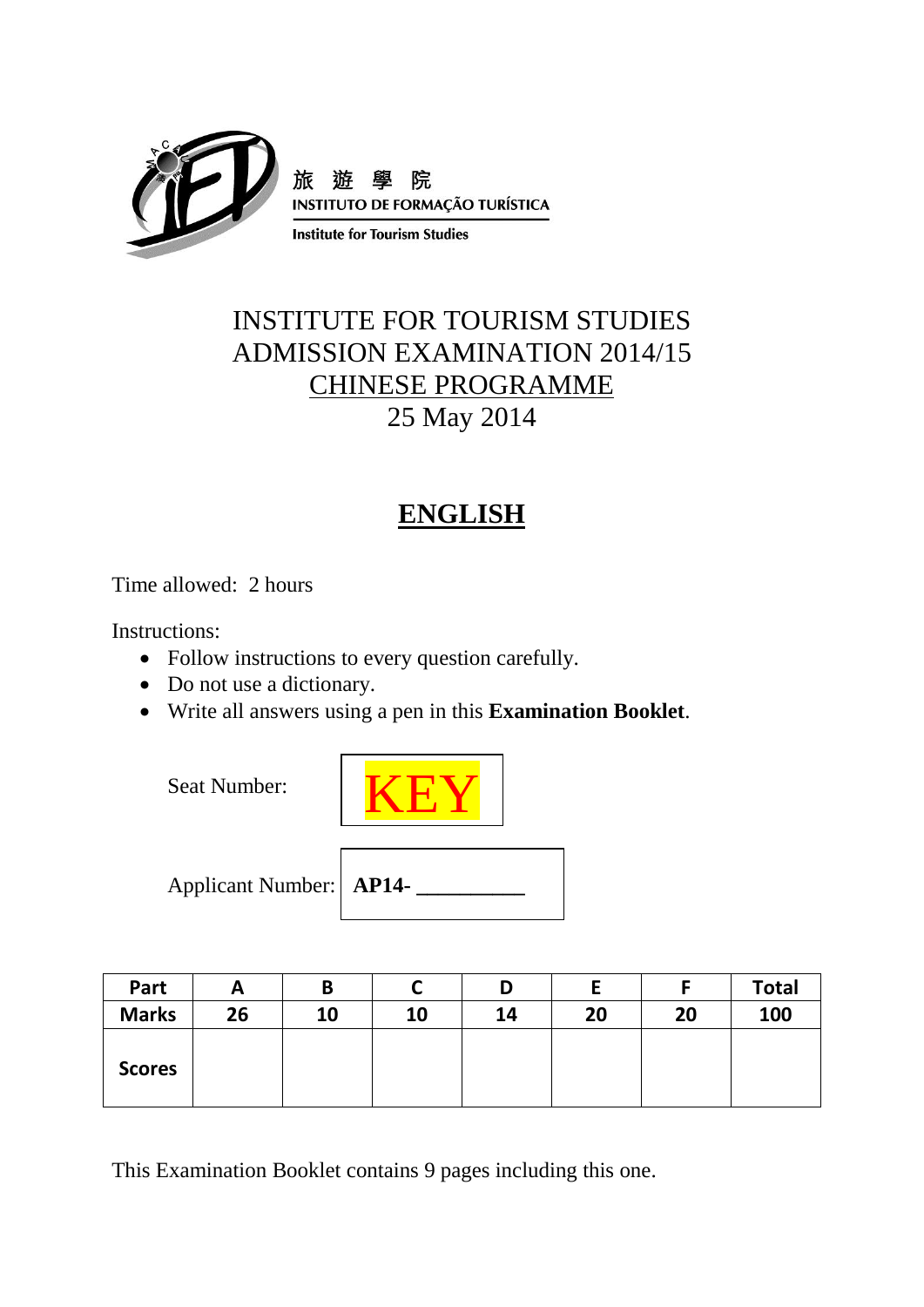### *Part A: Multiple Choice (26 marks)*

#### **Choose the best answer to complete the following blanks. Circle the letter (a, b, or c) that represents the choice.**

- 1. Doctors recommend that people (1) drink 8 glasses of water every day.
	- *a.* could
	- *b.* **should**
	- *c.* might
- 2. I can always \_(2)\_ my best friends to help me.
	- *a.* depend
	- *b.* depend in
	- *c.* **depend on**
- 3. (3) moving to Macau, I have started to exercise more.
	- *a.* **Since**
	- *b.* Before
	- *c.* When
- 4. She said she is not hungry. She doesn't want  $(4)$  to eat.
	- *a.* nothing
	- *b.* **anything**
	- *c.* something
- 5. \_(5)\_ too much soda can cause health problems.
	- *a.* Drink
	- *b.* Drank
	- *c.* **Drinking**
- 6. She didn't pass her driving test, \_(6)\_ she?
	- *a.* **did**
	- *b.* didn't
	- *c.* doesn't
- 7. Alvin asked his daughter to (7) the book to him.
	- *a.* **bring**
	- *b.* get
	- *c.* take
- 8. In the next 10 years, technology  $(8)$  us to have many more ways to communicate with each other.
	- *a.* enable
	- *b.* is enabling
	- *c.* **will enable**
- 9. The class has been (9) the arrival of the guest speaker.
	- *a.* waiting *b.* **waiting for**
	- *c.* waiting by
- 10. Tim and Mark know each other very well because they have been close friends \_(10)\_ childhood.
	- *a.* **since** *b.* for
	- *c.* after
- 11. 'It is very nice (11) you, Mrs Brown.' *a.* meet
	- *b.* **to meet**
	- *c.* have met
- 12. He \_(12)\_ for a walk with his grandmother every day.
	- *a.* is going
	- *b.* **goes**  *c.* go
- 13. Bangkok is \_(13)\_ city in Thailand.
	- *a.* bigger than
	- *b.* bigger that another
	- *c.* **bigger than any other**
- 14. He was in such a hurry that  $(14)$ .
	- *a.* his waiting was impossible
		- *b.* he can not only wait a minute *c.* **he didn't wait for me**
- 15. Our group's first project meeting is \_(15)\_. *a.* at next Wednesday
	- *b.* **on Wednesday**
	- *c.* future Wednesday
- 16. A group of my close friends (16) me for 'yum cha' this weekend.
	- *a.* invitationed
	- *b.* **wants to invite**
	- *c.* want inviting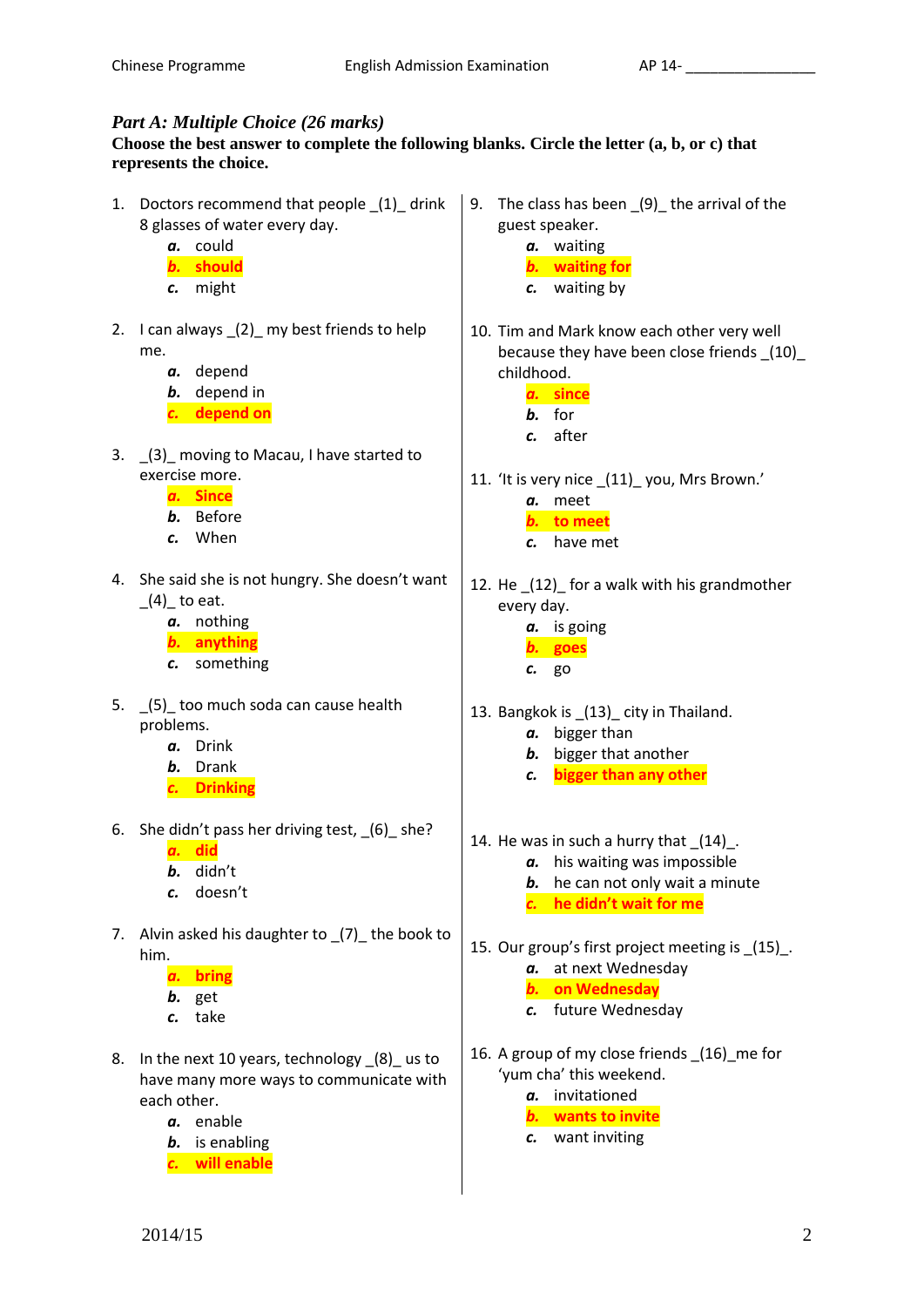- 17. He is out of the office \_(17)\_ he has an appointment with the company's director.
	- *a.* due to
	- *b.* the reason is
	- *c.* **for**
- 18. There \_(18)\_ funds left in our budget to start a new project.
	- *a.* isn't much
	- *b.* **aren't sufficient**
	- *c.* are a little
- 19. Evening classes take place on IFT's main campus \_(19)\_ in Macau.
	- *a.* that is location
	- *b.* where is located
	- *c.* **which is located**
- 20. I was sure that I (20) pass the exam.
	- *a.* should
	- *b.* may
	- *c.* **could**
- 21. New computers will be delivered to the office  $(21)$ .
	- *a.* **by the end of the week**
	- *b.* until the end of the week
	- *c.* during the end of the week
- 22. 'You got the job? That's great! You \_(22)\_ very happy.'
	- *a.* maybe
	- *b.* **must be**
	- *c.* can be
- 23. Our graduation party was a success. Everybody really enjoyed \_(23)\_.
	- *a.* **themselves**
	- *b.* theirself
	- *c.* there
- 24. You should \_(24)\_ of all your travel and food expenses when you are on a business trip.
	- *a.* have recorded
	- *b.* have made a recording
	- *c.* **keep a record**
- 25. My company is looking for a part-time receptionist. The one we have at the moment is \_(25)\_ too many problems.
	- *a.* **causing**
	- *b.* makes
	- *c.* to create
- 26. You should pay the exact bus fare because the driver doesn't \_(26)\_.
	- *a.* give small money
	- *b.* give extra coin
	- *c.* **give change**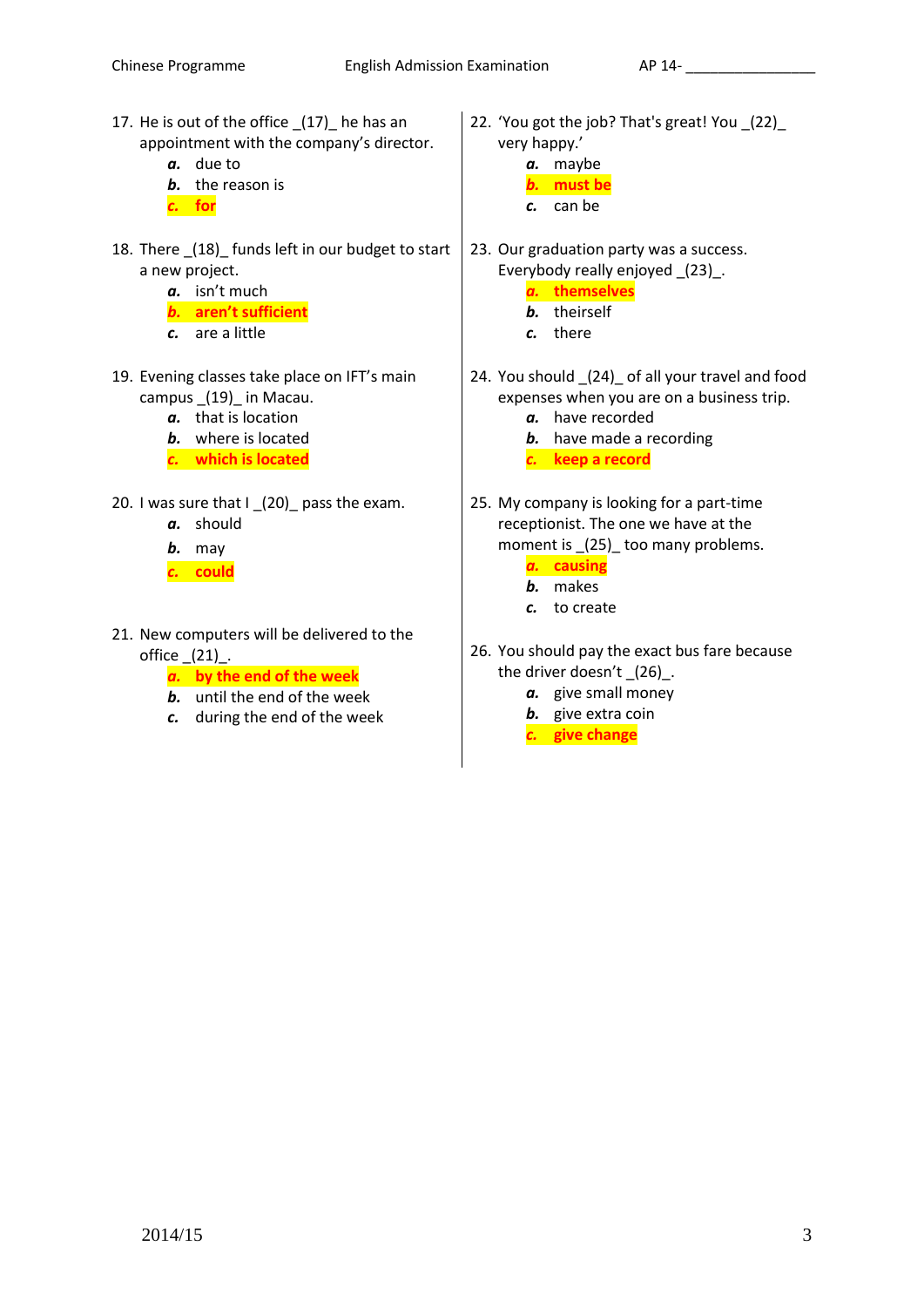### *Part B: Spotting Errors (10 marks)*

**Instruction: Read the sentences below and look carefully at the underlined words or phrases. Spot the error in each item by circling the letter where the error is found.**

| Example:<br>Question: I was been taken to New Zealand by my parents when I was a few weeks old and had lived there until I was 4.                                                                                      |  |  |  |  |
|------------------------------------------------------------------------------------------------------------------------------------------------------------------------------------------------------------------------|--|--|--|--|
| Answer: $(\widehat{A})$                                                                                                                                                                                                |  |  |  |  |
| In the first day of the Lusofonia Games in Goa, India, the MSAR women's table tennis team won its<br>1.<br>first bronze medal.                                                                                         |  |  |  |  |
| 2.<br>Growing up in Chicago, Christine enjoyed watching her mom baked up all kinds of tasty desserts.<br>a                                                                                                             |  |  |  |  |
| When you visit the UK, you will be find plenty to do and see, but make sure you don't miss out on the<br>3.<br>a<br>C<br>local cuisine.                                                                                |  |  |  |  |
| The air pollution has gotten worse and worst; it's almost impossible to see Taipa from Macau<br>4.<br>а<br>c<br>in the morning.<br>d                                                                                   |  |  |  |  |
| 5.<br>Music is important by life because it can describe people, places and emotions that words can't.<br>h<br>Without music, people would have a hard time understanding each other.<br>c                             |  |  |  |  |
| According Jen Lin-Liu, a Chinese chef and author, the oldest historical record of noodles appeared in a<br>6.<br>b<br>c<br>dictionary from 300 A.D. in China.                                                          |  |  |  |  |
| When learning a foreign language, a learner should not be afraid making mistakes because mistakes<br>7.<br>a<br>help the learner to see his limitations and therefore make corrections and improvements.<br>a<br>C     |  |  |  |  |
| By the time I got home, I was practically crawling on my hands and knees, and all I wanted was food, a<br>8.<br>h<br>c<br>hot bath and sleeping.                                                                       |  |  |  |  |
| We were all sitting around enjoying another beautiful day of sunshine and warm weather outside<br>9.<br>b<br>a<br>the lake cabin when Tim was struck with a idea.<br>c                                                 |  |  |  |  |
| The Thai government has declare a state of emergency for the capital, Bangkok; popular tourist<br>10.<br>destinations outside of Bangkok, including Phuket and Krabi, are so far unaffected by the protests.<br>d<br>c |  |  |  |  |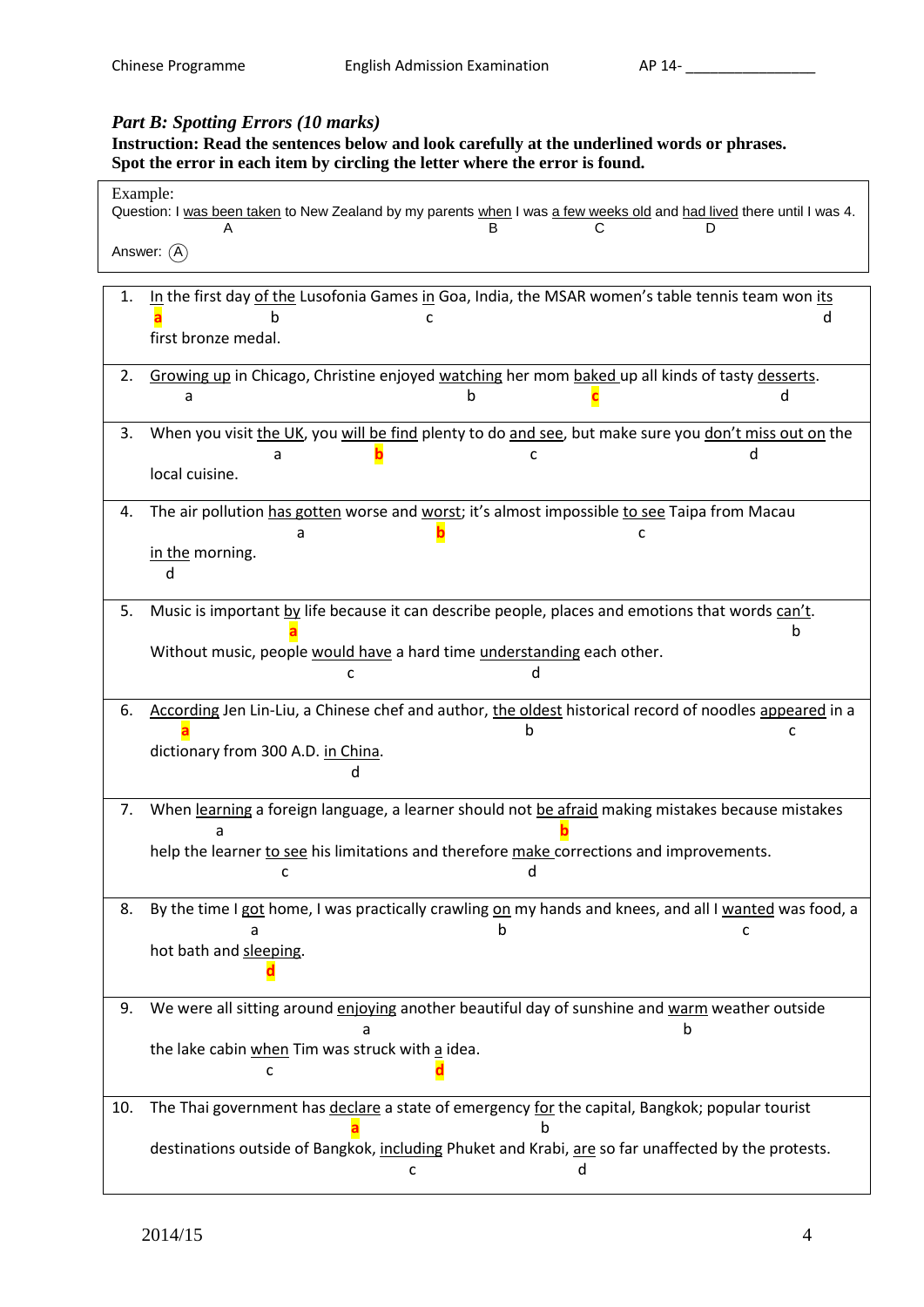#### *Part C: Cloze Passage (10 marks)*

**Choose the best answer from the options listed below. Circle the letter (a, b, or c) that represents the choice.**

# **To Build a Bridge**

The Brooklyn Bridge that spans the river tying Manhattan Island to Brooklyn is truly a miracle bridge. In 1863, a creative engineer named John Roebling was inspired \_(1)\_ an idea for this spectacular bridge. However, bridge-building experts throughout the world told him  $(2)$ ; it could not be done.

Roebling convinced his son, Washington, who was a young up and coming engineer, that the bridge \_(3)\_. The two of them developed the concept of how it could be accomplished and how the obstacles could be overcome. With unharnessed excitement and inspiration, they hired their crew  $(4)$  their dream bridge.

The project was only \_(5)\_ months under construction when a tragic accident on the site took the life of John Roebling and severely injured his son, Washington . Washington was left with permanent brain damage and was unable  $(6)$ . Everyone felt that the project would have to be called off since the Roeblings were the only ones (7) how the bridge could be built.

\_(8)\_ Washington was unable to move or talk, his mind was as sharp as ever, and he still had a burning desire to complete the bridge. An idea hit him as he lay in his hospital bed, and he developed a code for communication.  $(9)$  was one finger, so he touched the arm of his wife with that finger, tapping out the code to communicate to her what to tell the engineers who were building the bridge. For thirteen years, Washington tapped out his instructions with his finger until the spectacular Brooklyn Bridge \_(10)\_.

- 1. *a.* **by** 5. *a.* **a few** 8. *a.* As a result of *c.* to *c.* a number *c.* However 4. *a.* and began and build *b.* **and began to build** *c.* to began and built
	-
	- **b.** forgot it **b.** to talk but walk **b.** All he moved
	- *c.* could have built *c.* **who knew** *c.* **was finally completed**
	- *b.* for *b.* a little *b.* **Even though**
- 2. *a.* forgetting it 6. *a.* talk and walk 9. *a.* **All he could move** *c.* **to forget it** *c.* **to talk or walk** *c.* He could move
- 3. *a.* **could be built** 7. *a.* that who knew 10. *a.* could finally completed **b.** could build **b.** which knew **b.** finally completely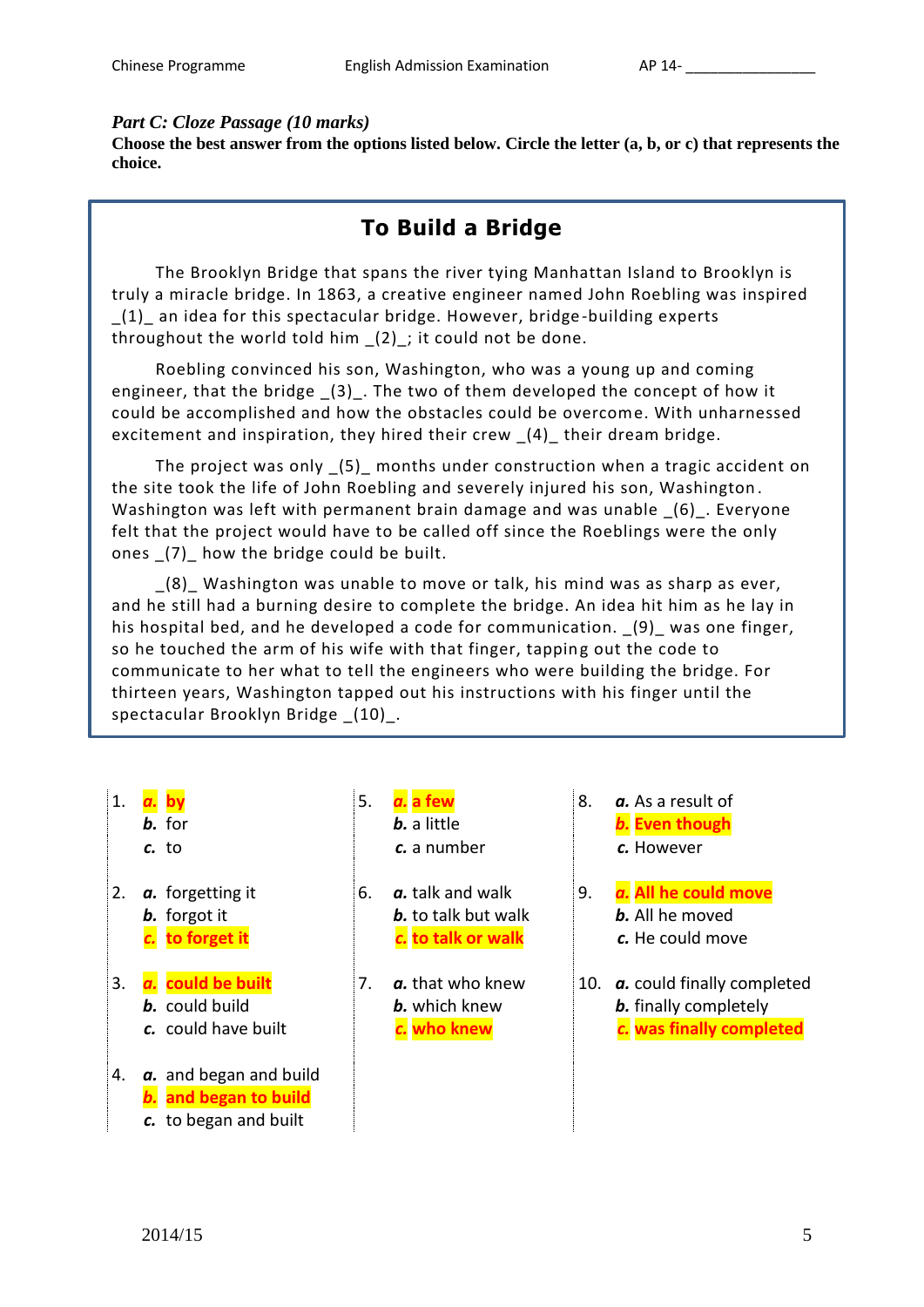# *Part D: Reading Comprehension I (14 marks)*

#### **Read the following passage carefully and choose the best answer for each question.**

- 1. Most of us know that if we eat our fruit and vegetables, exercise often, and avoid smoking, we have a better chance of living longer and healthier lives. But your doctor may not have told you that regularly giving to others is also healthy. Recently researchers reviewed 40 research studies on the link between volunteering and health. They found that volunteering is associated with lower depression, increased well-being, and a 22 percent reduction in the risk of dying – which means people who volunteer are living longer lives.
- 2. Volunteering often involves exercise, which we all know is good for people. Volunteering usually means getting off the sofa or away from the computer and out of the house. Because volunteering often requires physical activity, it makes people stronger and more physically fit. More physically fit people tend to deal with stress better, which can help them live longer lives.
- 3. People need face-to-face contact with other people including touch, eye contact, and smiles. Such interactions release a hormone in our bodies called oxytocin, which helps us bond and care for others, and also helps us handle stress better. Volunteering is a good way to meet others, make friends, and bond over common beliefs and goals.
- 4. Volunteering can give us a deep sense of happiness, which is also associated with longer and healthier lives. Volunteering can boost self-confidence, self-esteem, and life satisfaction. Doing good for others and the community also provides **a sense of accomplishment**. And the better you feel about yourself, the more likely you are to have a positive view of your life and future goals.
- 5. Research has found that volunteering only has health benefits for people who do it in order to help others. People who participate in volunteer activities just to help themselves don't experience the same positive effects. So it is important that volunteers pick a cause they care about and help from their hearts. In addition, new research suggests that giving time to religious organizations has the greatest impact on volunteers' happiness. Perhaps this is because by volunteering they are affirming their most cherished beliefs to help and serve others.
- 6. Despite its many advantages, volunteering can actually be harmful for people who volunteer too much. There is no easy way to say how much is too much. But if a volunteering job is starting to become more of a burden than a blessing it's time to scale back. Make sure you balance volunteering with the other important aspects of your life, like school, family, and friends.

Adapted from http://www.**huffingtonpost.com**/2013/08/23/volunteering-happiness-depression-live-longer\_n\_3804274.html

*Match the following headings to the paragraphs. The first one has been done for you as an example.*

| Headings |                                          | Paragraph |  |
|----------|------------------------------------------|-----------|--|
| a.       | Don't overdo it                          |           |  |
|          | b. Social connections are healthy        |           |  |
| C.       | Physical activity is good                |           |  |
|          | d. Volunteering is good for<br>health    |           |  |
| e.       | Most beneficial kinds of<br>volunteering |           |  |
|          | Helping feels good                       |           |  |

#### *Choose the best answer for each of the following questions.*

- 1. According to the passage
	- a. People who volunteer more time always get more health benefits.
	- **b. People who serve from their hearts get the most health benefits from volunteering.**
	- c. People who volunteer also eat fruit and vegetables, exercise often and don't smoke.
- 2. The best meaning of the underlined phrase in paragraph 4 is:

#### **a. A feeling of being successful**

- b. Better understanding of a situation or problem
- c. Praise or thanks from others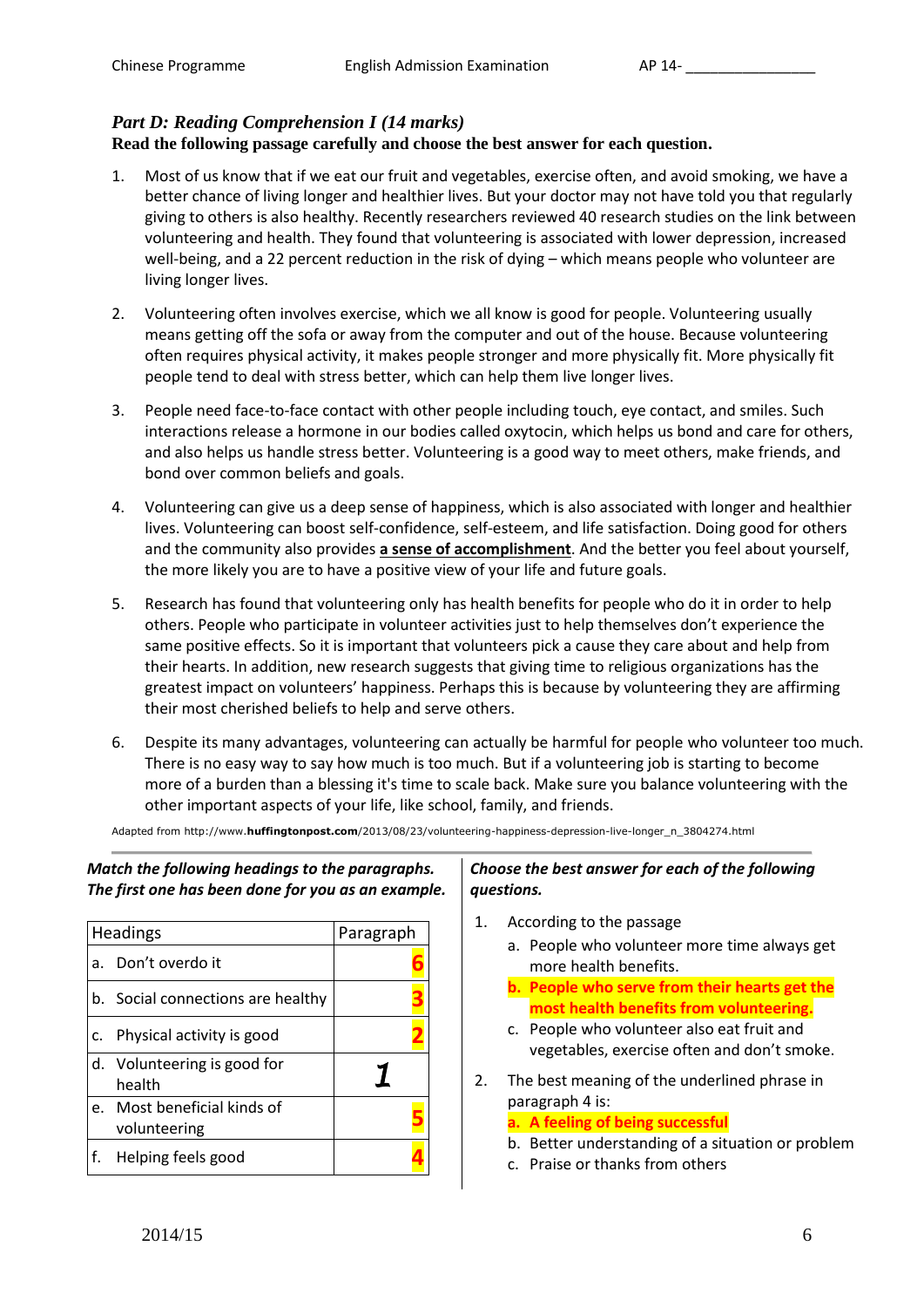# *Part E: Reading Comprehension II (20 marks)*

Read the following passage and answer the six questions below. For true/false and multiple choice questions, please circle your answer and for short answer questions, do not copy from the reading – answer in your own writing style. Direct copying will be given a zero '0' mark.

# **Unfortunate Motivation Behind Assigning Group Work**

*August 6, 2010 By Paul Heller*



Deciding whether assignments (homework) should be completed individually (alone) or in small groups is a major decision for university professors. In some situations, group work is appropriate. However, there is an overabundance (too much) of group work and for the wrong reason. Honestly, the real motivation behind most group work is that it substantially reduces marking effort for professors. The math is simple: Group assignments with four students per group reduce marking effort by 75%. The majority of university students would benefit much more from being assigned more individual work.

#### **Advantages and disadvantages of Group Work Time**

Any good decision should be made based on understanding the advantages and disadvantages involved.

| <b>Advantages of Group Work</b>                                                                                                                                                                                                                                                         | <b>Disadvantages of Group Work</b>                                                                                                                                                                                                                                                                                                                  |
|-----------------------------------------------------------------------------------------------------------------------------------------------------------------------------------------------------------------------------------------------------------------------------------------|-----------------------------------------------------------------------------------------------------------------------------------------------------------------------------------------------------------------------------------------------------------------------------------------------------------------------------------------------------|
| Students learn ideas from one another.<br>$\bullet$<br>Students learn effective team skills.<br>$\bullet$<br>Students achieve socialization.<br>$\bullet$<br>Stronger students help educate weaker<br>$\bullet$<br>students.<br>Faculty grading time is reduced immensely.<br>$\bullet$ | • Learning is inconsistent; weaker/unmotivated<br>students contribute little and learn little.<br>• Conflicts in student schedules (timetables) make<br>meeting times outside of class difficult; precious<br>(valuable) class time is used.<br>• Students are often asked to evaluate each other. The<br>can result in easily disputable judgments |

#### **Group Work Can Waste Precious Class Time**

In attending a fellow professor's classes for a course I was to teach the next semester, I noticed that he was letting student groups meet during class time. These students all lived on campus and few had outside responsibilities. Why was he using valuable class time when students all live in close **proximity** to the campus? He explained that student activities made it difficult for them, primarily the athletes, to meet outside of class. A typical semester is only 38 hours of class time! Can professors truly afford to consume precious class time for groups to meet?

#### **Promoting Individual Work Requires a Change in Priorities**

The decision to assign group work should involve a careful assessment of the benefits to students and their overall abilities. Many professors do not weigh these considerations, but are influenced by pressures to keep their jobs, such as doing research, publishing, giving presentations, and doing committee work. What is the bottom line? For students to master the key learning objectives from their coursework, the majority of universities need to encourage their professors to assign work individually, rather than rely on as much group work as they do now.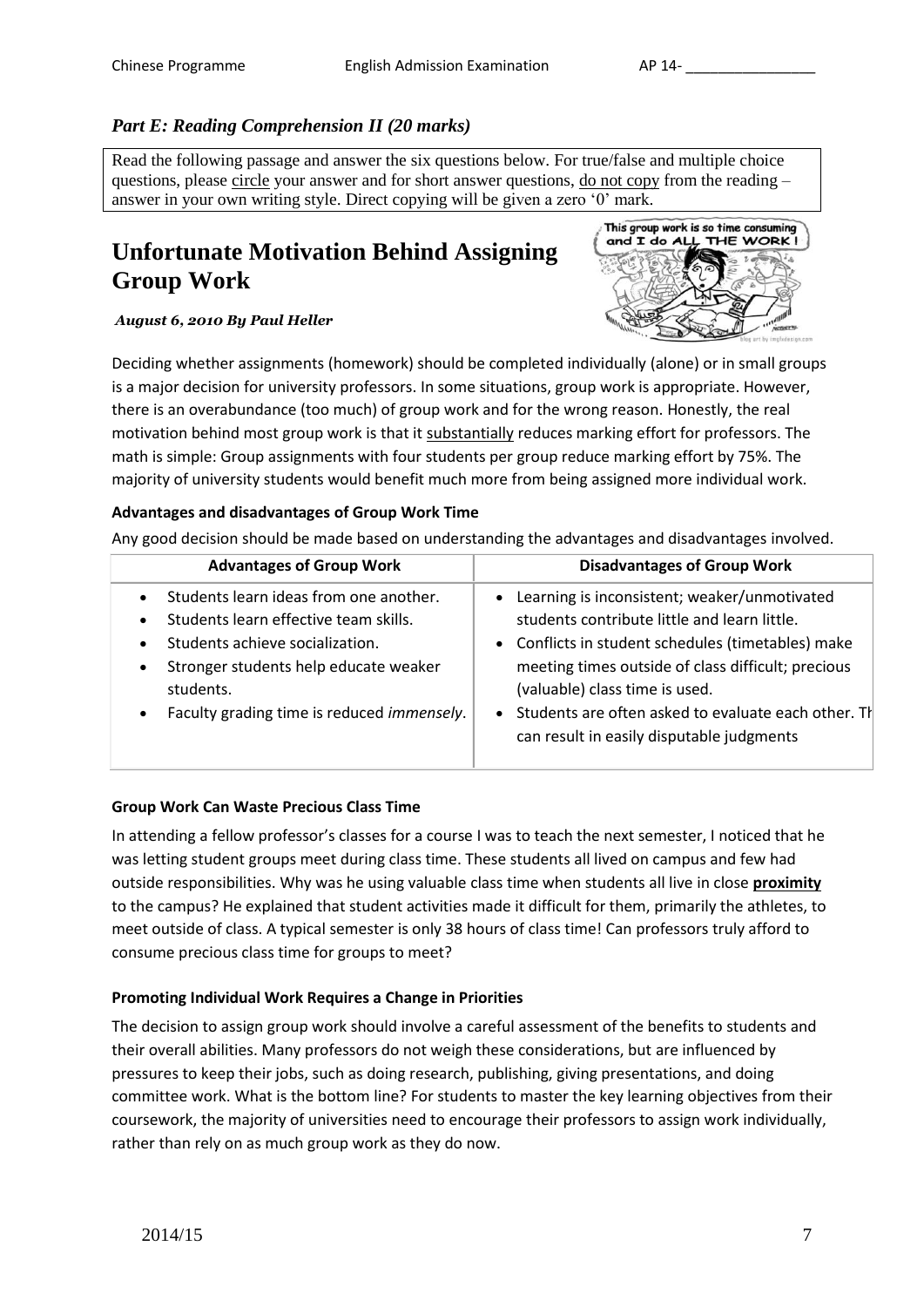### **Questions**

- 1. In paragraph 1 the underlined word **substantially,** could be best replaced by which of the following? (4mks)
	- *a.* really
	- *b.* unrealistically
	- *c.* **considerably**
	- *d.* definitely
- 2. Identify whether the following statement is true or false, based on the passage, **AND** in your own words give reason for your choice.

*"Students should be given more individual work."* **True / False** (2mks)

*In paragraph 1 the author says that students can benefit from doing more individual work* \_(2mks)

3. Considering the list presented in the reading passage, provide one example from your own experience which describes **an advantage** of group work. Please use your own words. (4mks)

*When I work in groups I can share my ideas with others and learn from theirs… (could vary)*

4. Considering the list presented in the reading passage, provide one example from your own experience which describes **a disadvantage** of group work. Please use your own words. (4mks)

*When my teacher assigned group projects it was difficult to find a time and place that everyone could meet. (could vary)\_\_\_\_\_\_*

- 5. In paragraph 3 the underlined word **proximity,** describes which of the following. (4mks)
	- *a.* The shape of something
	- *b.* **The distance from something**
	- *c.* The size of something
	- *d.* The value of something

#### *Part F: Writing (20 marks)*

**Using the below question as your topic, develop a short essay response. Attempt to provide three reasons for your opinion using detail from your own life experience to support your idea. You should aim to write at least 120 words.**

**Answer the following question:** 

# *Do you prefer to work individually or working in groups?*

**In your response, provide at least three reasons for your opinion. You should try to use details from your own life experience to support your answer.**

(Note: Make sure to write in complete sentences and in paragraph form. Pay attention to sentence structure, grammar and vocabulary.)